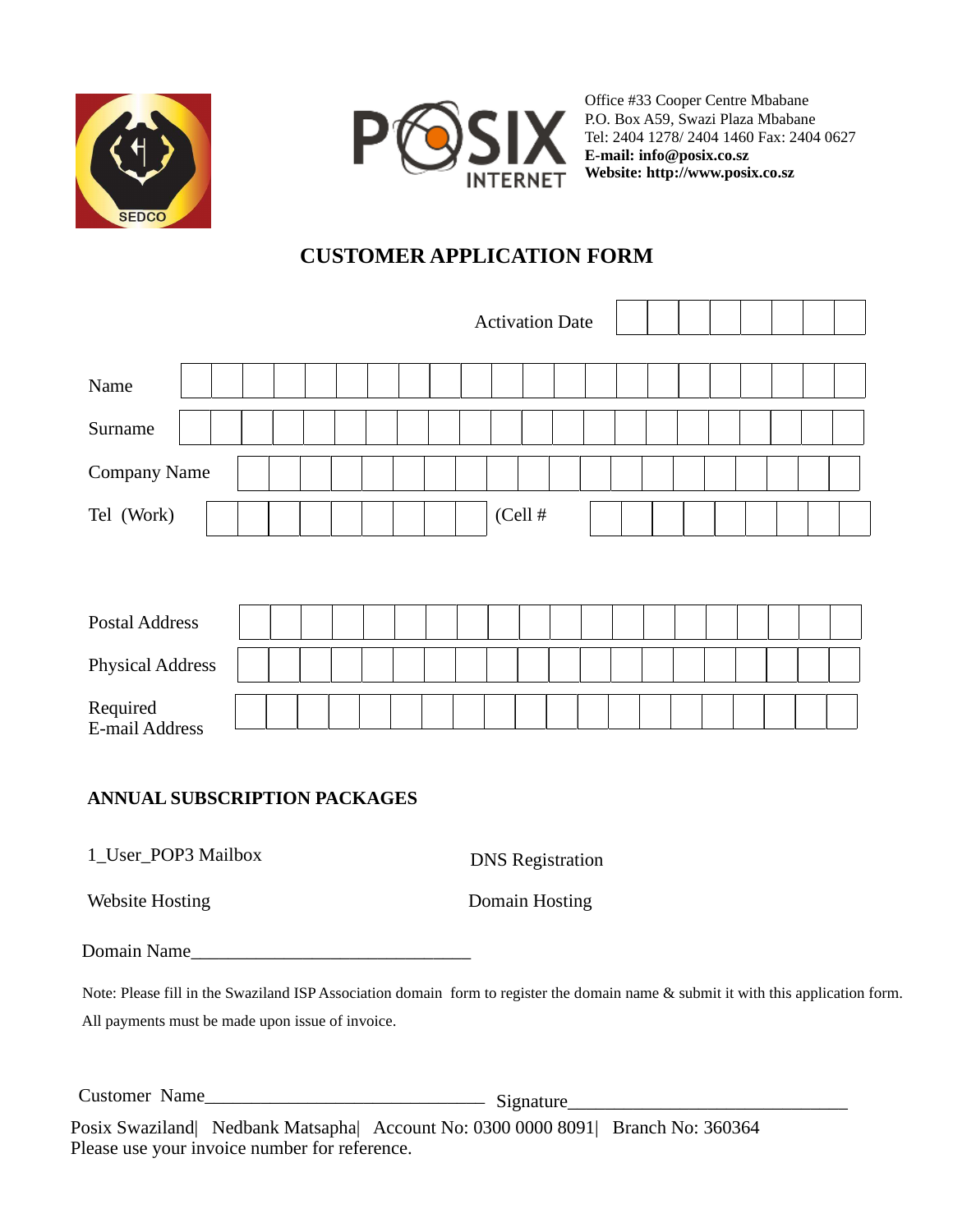## **Domain Registration**

| 1. DOMAIN NAME and ACTION<br>1a. Complete domain name                                 | $\mathbf{1}$ and $\mathbf{1}$ and $\mathbf{1}$ and $\mathbf{1}$ and $\mathbf{1}$ and $\mathbf{1}$ and $\mathbf{1}$ and $\mathbf{1}$                                                                                               |
|---------------------------------------------------------------------------------------|-----------------------------------------------------------------------------------------------------------------------------------------------------------------------------------------------------------------------------------|
| 1b. Action - [N/U/D]                                                                  |                                                                                                                                                                                                                                   |
| 2. ORGANISATION NAME<br>2a. Organisation name                                         |                                                                                                                                                                                                                                   |
| 2b. Postal address                                                                    |                                                                                                                                                                                                                                   |
| 2c. Street address                                                                    |                                                                                                                                                                                                                                   |
| <b>3. ACTIVATION DATE</b><br>3. Date                                                  |                                                                                                                                                                                                                                   |
| <b>4. ADMINISTRATIVE CONTACT</b><br>4a. Name (last, first)                            | $\mathbf{C}$ , and the contract of the contract of the contract of the contract of the contract of the contract of the contract of the contract of the contract of the contract of the contract of the contract of the contract o |
| 4b. Title/position                                                                    | $\ddotsc$ . The contract of the contract of the contract of the contract of the contract of the contract of the contract of the contract of the contract of the contract of the contract of the contract of the contract of the   |
| 4c. Organisation                                                                      | $\mathbf{1}$ , the contribution of the contribution of the contribution of the contribution of the contribution of the contribution of the contribution of the contribution of the contribution of the contribution of the contri |
| 4d. Postal Address                                                                    | the contract of the contract of the contract of the contract of the contract of the contract of the contract of                                                                                                                   |
| 4e. Phone Number                                                                      |                                                                                                                                                                                                                                   |
| 4f. Fax Number                                                                        | $\frac{1}{2}$ . The contract of the contract of the contract of the contract of the contract of the contract of the contract of the contract of the contract of the contract of the contract of the contract of the contract of t |
| 4g. Email address                                                                     | $\mathbf{1}$ , and the contribution of the contribution of the contribution of $\mathbf{1}$                                                                                                                                       |
| 5. DESCRIPTION OF ORGANISATION<br>$5a.$ :<br>$5b.$ :<br>$5c.$ :<br>$5d.$ :<br>$5e.$ : |                                                                                                                                                                                                                                   |
| $5f.$ :<br><b>CONFIGURING CITANING TT EVECUTANIN</b>                                  |                                                                                                                                                                                                                                   |

6. **DOMICILIUM CITANDI ET EXECUTANDI** 

6a. : 6b. :

6c. :

### **7. CONDITIONS OF ANNEXURE "A"**

The organisation specified above warrants that it has read and that it accepts the terms and conditions contained in Annexure "A" hereto. The person signing on behalf of the organisation warrants that he/she has the required authority to bind the organisation to these terms and conditions.

Signed at ...................................

this ...... day of ................. 20....

Name (block capitals) ...........................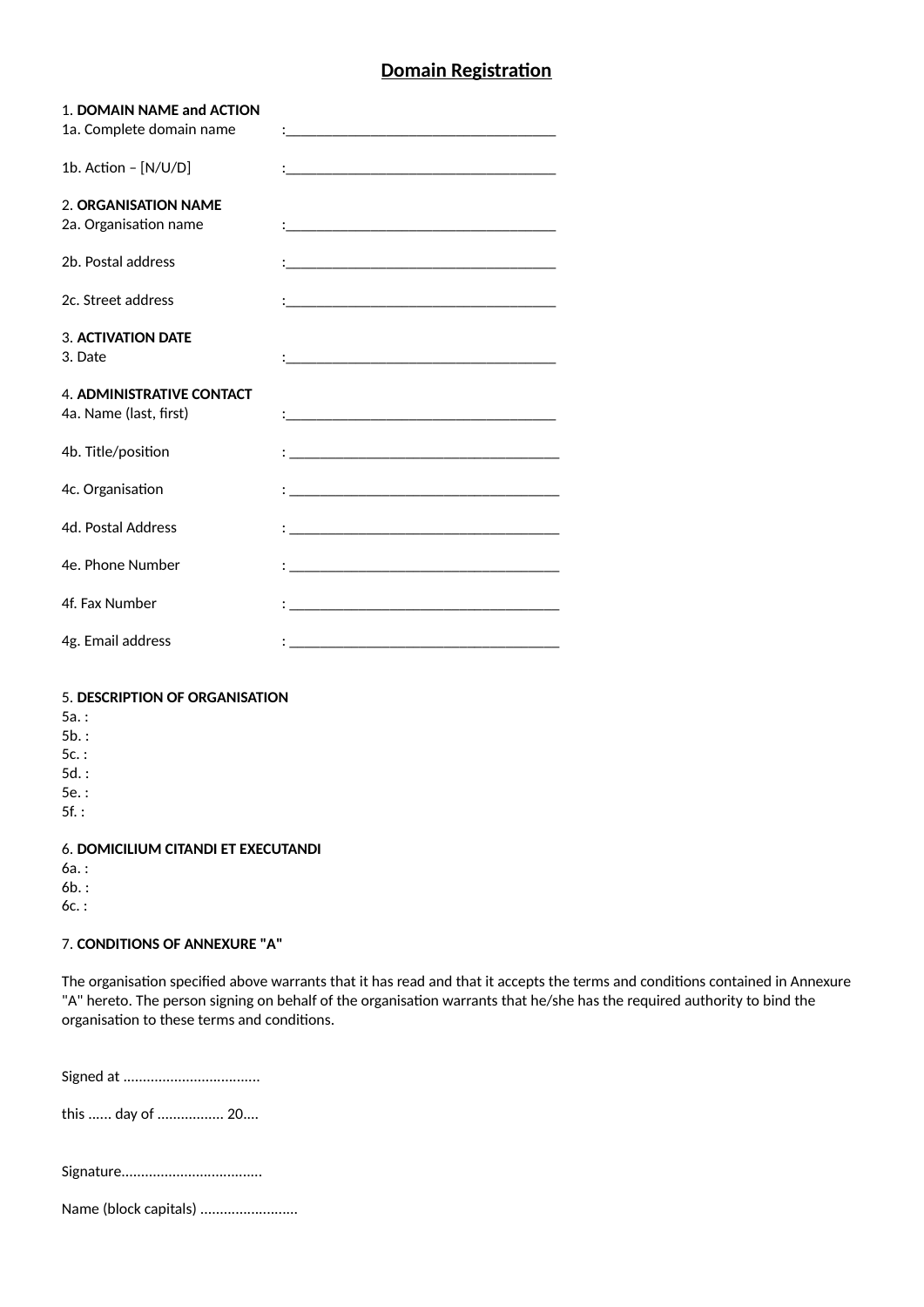### **ANNEXURE "A"**

### DNS REGISTRATION TERMS AND CONDITIONS

The Swaziland ISP Association ("SISPA") is responsible for assigning domain names in the .SZ namespace of the Internet. These terms and conditions apply to the use and registration of domain names in the .SZ namespace of the Internet, including all subdomains of .SZ that are administered by SISPA. ("Domain Name(s)").

- 1. SISPA is responsible for the registration of domain names in the .SZ namespace of the Internet. SISPA registers these Domain Names on a "first come, first served" basis. SISPA has neither the resources nor the legal obligation to screen requested Domain Names to determine if the use of a Domain Name by any applicant (hereafter referred to as "Applicant") may infringe upon the right(s) of a third party. Consequently, as an express condition and material inducement of the grant of Applicant's request to register a Domain Name, Applicant represents, warrants and agrees as follows...
	- a. Applicant's statements in the application are true and applicant has the right to use the Domain Name as requested in the Application;
	- b. Applicant has a bona fide intention to use the Domain Name on a regular basis on the Internet;
- c. The use or registration of the Domain Name by Applicant does not interfere with nor infringe the right of any third party in any jurisdiction with respect to trademark, service mark, tradename, company name, copyright nor any other intellectual property right;
	- d. Applicant is not seeking to use the Domain Name for any unlawful purpose, including, without limitation, delictual interference with contract or prospective business advantage, unfair competition, pornography, injuring the reputation of another, nor for the purpose of confusing or misleading a person, whether natural or incorporated.
- 2. Applicant acknowledges and agrees that these conditions prevailing on the registration and use of Domain Names may change from time to time and that, upon thirty (30) days posting on the Internet at http://www.sispa.org.sz/Domreg/dnsterms.html, SISPA may modify or amend such terms.
- 3. At the time of the initial submission of the Domain Name request, the Applicant is required to have operational name service from at least two operational Internet servers for that domain name. Each server must be fully connected to the Internet and capable of receiving queries under that Domain Name and responding thereto. In the event that Applicant does not make regular use of its assigned Domain Name for a period of 90 days or more, Applicant agrees that Applicant shall, upon request of SISPA, relinquish that Domain Name to SISPA, making that Domain Name available for registration and use by another party.
- 4. Applicant is responsible for its selection of the Domain Name. Consequently, Applicant shall defend, indemnify and hold harmless SISPA, its officers, employees and agents, for any loss, damage, expense or liability resulting from any claim, action or demand arising out of or related to the use or registration of the Domain Name, including reasonable attorneys fees. Such claims shall include, without limitation, those based upon tradename infringement, copyright infringement, dilution, delictual interference with contract or prospective business advantage, unfair competition, defamation or injury to business reputation. SISPA agrees to give Applicant written notice of any such claim, action or demand within a reasonable time. Applicant agrees that SISPA shall be defended by attorneys of SISPA's choice at Applicant's expense, and that Applicant shall advance the costs of such litigation, in a reasonable fashion, from time to time. The failure to abide by this provision shall be considered a material breach of this Agreement and permit SISPA immediately to withdraw the use and registration of Domain Name from Applicant.